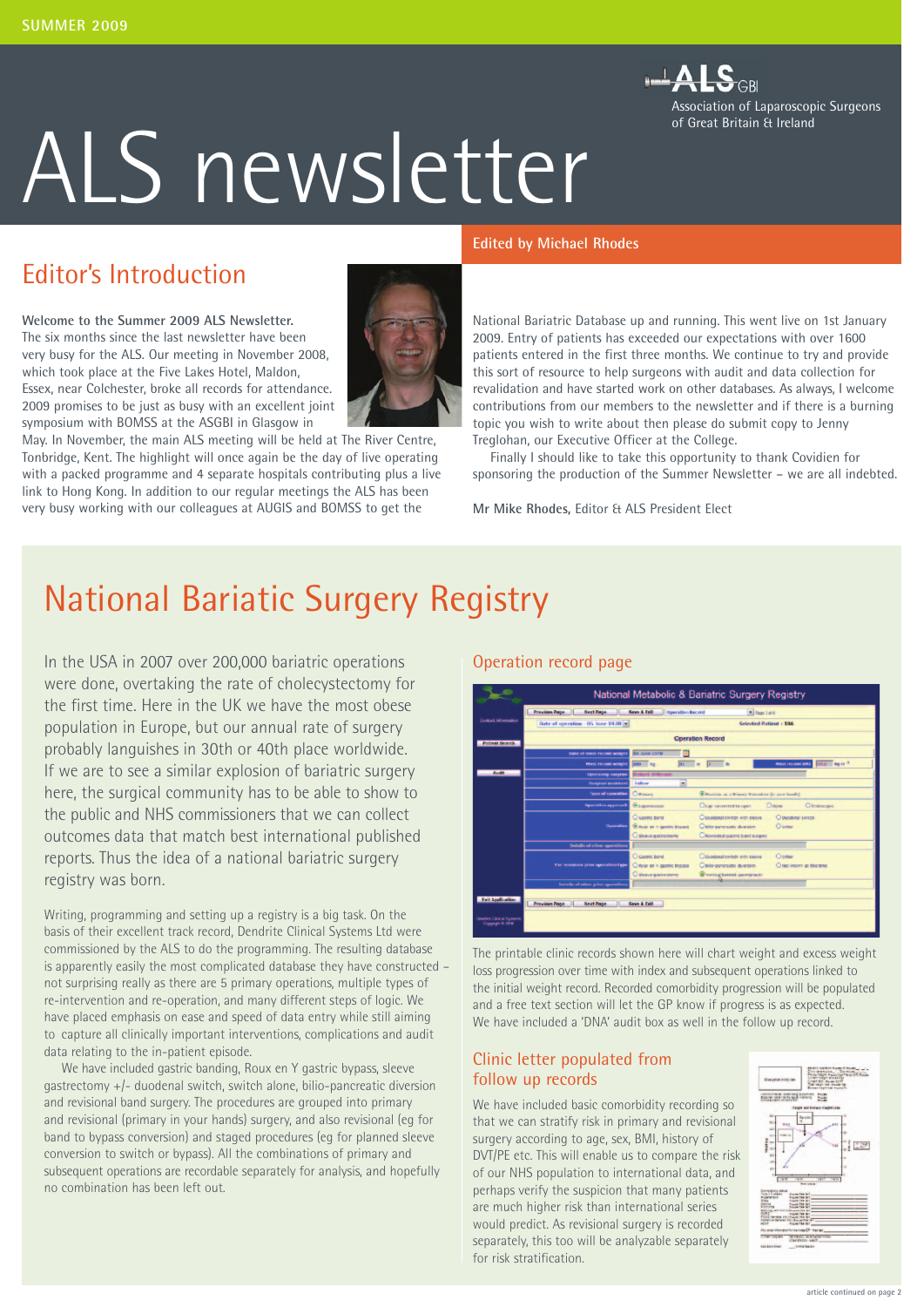#### **2009 Travelling Scholarship winners**

**Ethicon Endo-Surgery (David Dunn) Travelling Scholarship Mr Ioannis Virlos MBBS MD MSc FRCSEd FRCS (Gen Surg)**

ETHICON ENDO-SURGERY

**B Braun Aesculap Travelling Scholarships Ms Emma Bromwich MBChB FRCS (Urol) and Mr Haris Khwaja DPhil MRCS (Eng)**



#### **DATE FOR YOUR DIARY**

# **ALS Annual Scientific Meeting One Step Beyond**

#### **The prevention and treatment of complications of laparoscopic surgery**

**An International Live Surgery & Academic Conference**

**The River Centre, Tonbridge, Kent UK • 26 & 27 November 2009 Visit www.alsgbi.org/kent for full information**

#### **ALS COUNCIL 2009**

#### **ALS Executive**

President Mr Mike C Parker

President Elect Mr Mike Rhodes

Honorary Secretary Mr Mark N Vipond

Honorary Treasurer Mr Donald Menzies

Director of Education Professor Tim A Rockall

#### **Members of Council**

Midlands Mr Chandra SVN Cheruvu Trent Mr Gavin SM Robertson Ireland Mr J Andrew Kennedy Oxford & Wessex Mr Christian H Wakefield Northern & Yorkshire Mr Pete C Sedman North West & Mersey Mr Milind S Shrotri Scotland Professor Zygmunt H Krukowski

North Thames Mr Stephen JD Chadwick Anglian Mr Timothy Justin South Thames Mr Amir Nisar Wales Mr Umesh P Khot South & West Mr C Richard B Welbourn AUGIS Representative Mr Ian J Beckingham ACPGBI Representative Mr A Mark Gudgeon ASIT Representative Mr Will J Hawkins ALS Representative at ACPGBI Mr Mike C Parker ALS Representative at European Association of Endoscopic Surgeons Professor Roger W Motson ALTS Representative Mrs Jane P Bradley-Hendricks Deputy ALTS Representative Ms Alice E Jones

Editorial Secretary Mr Mike Rhodes



Patients are identified by date of birth and operation date

and all data can be entered real-time or later by nurse specialists from pdfs collected in the pre-assessment or follow up clinics. Hover prompts give definitions for each choice when there could be doubt about whether to tick the box, and to guide specialist nurses (and surgeons). For instance, statin therapy isn't included as an indication of, or proxy for, hyperlipidaemia since so many patients are on 'routine' statins. In beta testing, the initial record can be completed in about 5 minutes, and the same for follow up.

#### Gastric bypass page – the data populates the printable operation note



#### Revisional band surgery page



All individual unit data will be known only by that unit and the database committee, who will produce annual reports in the public domain. The committee is formed equally by ALS, AUGIS and BOMSS and is chaired by the BOMSS representative.

Data are free to enter for members of the 3 societies. Let's see how quickly we can overtake cholecystectomy (and the colorectal surgeons) in the UK and establish bariatric surgery for not only having the biggest patients but also the largest volume of surgery in the UK.

#### **Contact Dendrite for individual logins on 01491 411288 or info@e-dendrite.com**

**Richard Welbourn** www.nbsr.org.uk



Mrs Sarah Williams, Business Manager swilliams@asgbi.org.uk Tel +44(0)20 7304 4777



Mrs Jenny Treglohan, Executive Officer jtreglohan@asgbi.org.uk Tel +44(0)20 7973 0305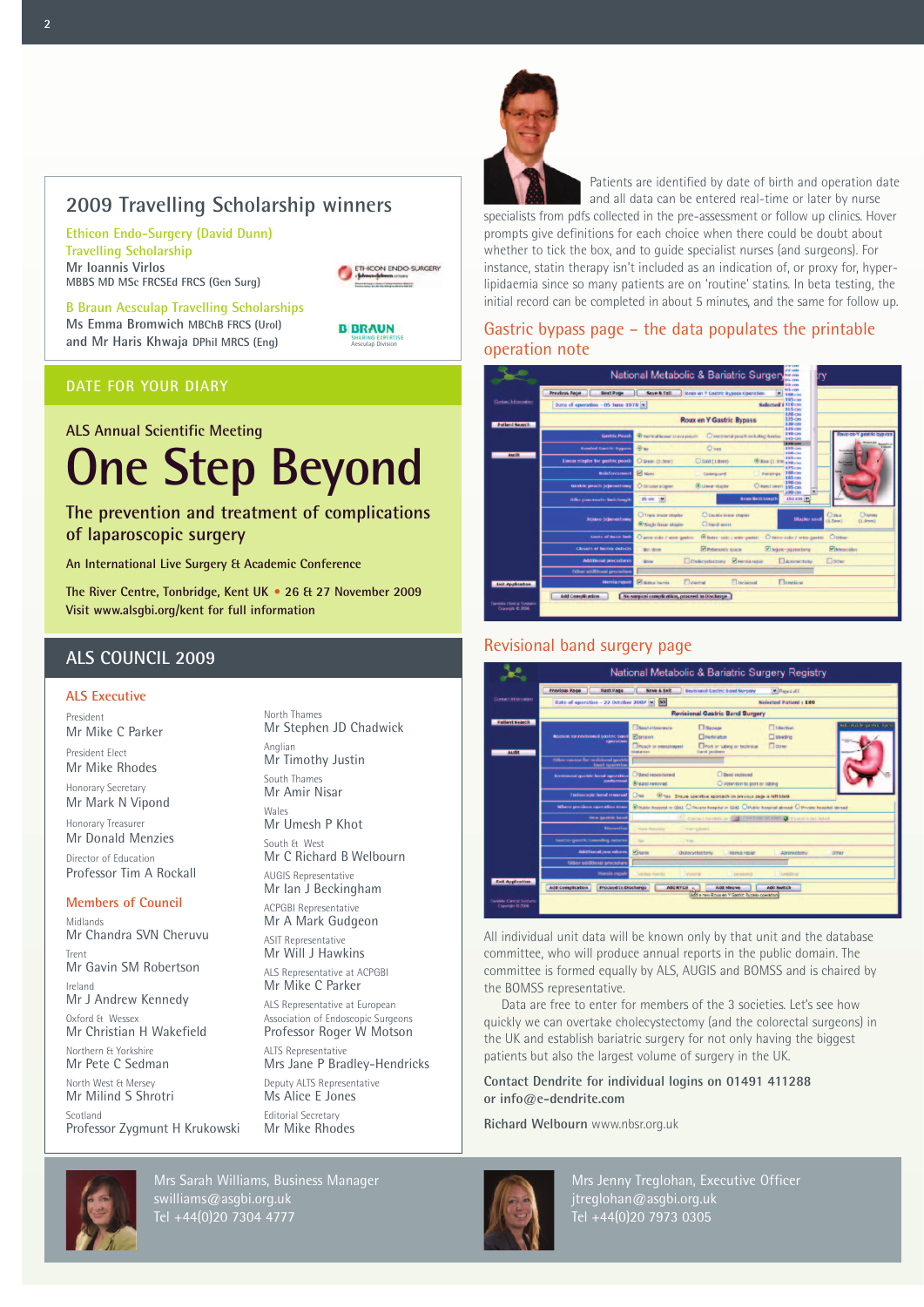# The 2008 Annual Scientific Meeting: Back to the Future

20 & 21 November 2008

The 2008 Annual Scientific Meeting for ALS kicked off on Wednesday at the Iceni Centre at Colchester General Hospital with the ASiT Training day. The event was kindly sponsored by Ethicon Endo-Surgery. The day was very well attended by a group of enthusiastic trainees who were treated to a range of lower and upper GI laparoscopic topics and given hands on simulator instruction on advanced laparoscopic techniques.

The main meeting began on Thursday. Proceedings were opened by our President, Mr Mike Parker and local host Professor Roger Motson. Mr Gordon Mackinlay from Edinburgh gave an overview of the contribution of laparoscopic surgery to neonatal surgery and then introduced Mr Fraser Munro who gave an elegant demonstration of a fundoplication in a young child suffering severe reflux disease. The majority of the audience were adult surgeons who were slightly envious of the absence of abdominal fat and the clean planes of the paediatric patient. A brief coffee break led onto the remaining morning of laparoscopic vascular surgery. Mr Keith Poskett introduced Professor Marc Coggia, from Paris, who with Mr Adam Howard, from Colchester, performed a superb abdominal

aortic aneurysm repair with an aorto-bifemoral graft. The auditorium was packed and everyone was relieved to know that the patient was going to be able to ejaculate afterwards. The case demonstrated the difficulties facing the laparoscopic surgeon and Professor Coggia gave an adept demonstration of his laparoscopic prowess in overcoming these problems while continuing to teach the operating surgeon (Mr Adam Howard) and the audience how to join a graft to a soggy tube of porridge. Sadly the link to Chicago failed but in the afternoon Professor Roger Motson entertained us all with a laparoscopic anterior resection. The delegates then gave audience to The Lord Darzi who talked about laparoscopic surgery in the new NHS. The day's programme was

brought to a close by Dr Alexander Rosemurgy from Florida talking about and illustrating the role and potential of Single Incision Laparoscopic Surgery.

The Conference Dinner included the presentation of the David Dunn Medal to Ms Michelle Slater. The after dinner entertainment set the mood up for most to have a memorable night. Many delegates and wives tried to stay up all night in the bar after but all failed, the last passing out about 04:30.

An early start the following morning saw the abstinate and hepatitic arrive for the 'Meet the Experts' sessions. Delegates were then joined by the more bleary for the morning session of scientific papers. All were of high quality and often exciting some intense discussion.

Professor Joel Leroy gave a guest lecture on his vision of the future of surgery for colorectal cancer and was followed by the BJS Lecture delivered by Dr Sam Giday, one of the current pioneers of NOTES, who brought the audience up to date with progress in this field.

The somewhat mundane business of the AGM was followed by a far more exciting lecture by Edwin Jesudason about the role of minimal access surgery in the fetus and neonate. The afternoon paper and DVD session completed the scientific section. The David Dunn Medal was selected from the papers presented and after the Industry Partners presentations the prize winners for the poster/papers and DVDs were announced.

The meeting was closed by Mr Mike Parker and Professor Roger Motson who thanked all involved and recommended next year's meeting in Tonbridge.

**Mr Don Menzies** Honorary Treasurer

Advanced Laparoscopic Surgery Course Wednesday 19 November 2008

There is now a long running partnership between ASiT and the ALS and, as in previous years, this included a laparoscopic training course for trainees at the ALS Annual Scientific Meeting in Colchester. This year the course was run as an Advanced Laparoscopic Surgery course and was convened by Mr Tan Arulampalam and Ms Jo Reed at Colchester General Hospital. As a surgical department that aims to perform the vast majority of its elective and emergency workload laparoscopically and with a strong tradition in education, through the Iceni Centre, it proved to be an ideal location to run such a course.

The organisers hoped to start the course with a live link to theatres to join Professor Roger Motson as he performed an elective right hemicolectomy. Unfortunately the anaesthetist chose to cancel the patient on the day of surgery, but the show had to go on and Professor Motson instead transferred an emergency, obstructed patient onto his list. If we had not been told, the delegates would not have known any different. The patient had been adequately decompressed with a nasogastric tube and Professor Motson, with his usual flair, and ably assisted by Mrs Jane Bradley-Hendricks proceeded to show how simple the operation can be in the right hands. Meanwhile, in the lecture theatre the live feed was backed up by Mr Ralph Austin and Mr Matthew Tutton who turned the room into a 'virtual abdomen' to demonstrate in 3D the technique and approach to this operation.



After lunch attention was turned to upper GI surgery as Professor Motson and Mr Don Menzies held a masterclass in approaching the difficult laparoscopic cholecystectomy, backed up with some scare stories explaining why, in Colchester, every patient undergoes an on-table cholangiogram. We were then handed over to Mr Peter Sedman, the lead tutor in minimally

invasive surgery at the Royal College of Surgeons of England, who led a simulator session focussing on suturing. Those with experience were forced to be ambidextrous for the afternoon and practice with their non- dominant hand and we all watched our dexterity develop during the session.

Overall it was a very rewarding and confidence building day. We received a standard of training that one would expect from such a renowned centre. It bodes well for the opening of the new ICENI facilities due to open in Colchester later this year. On behalf of all the delegates on the course, I would like to thank every member of the faculty for all their help and the benefit of their expertise. I would also like to thank Karl Storz and Ethicon Endo-Surgery who sponsored the course and funded the delegates' entry to the conference.

#### **Mr Will Hawkins**

ALS Trainee Representative and Honorary Secretary of ASiT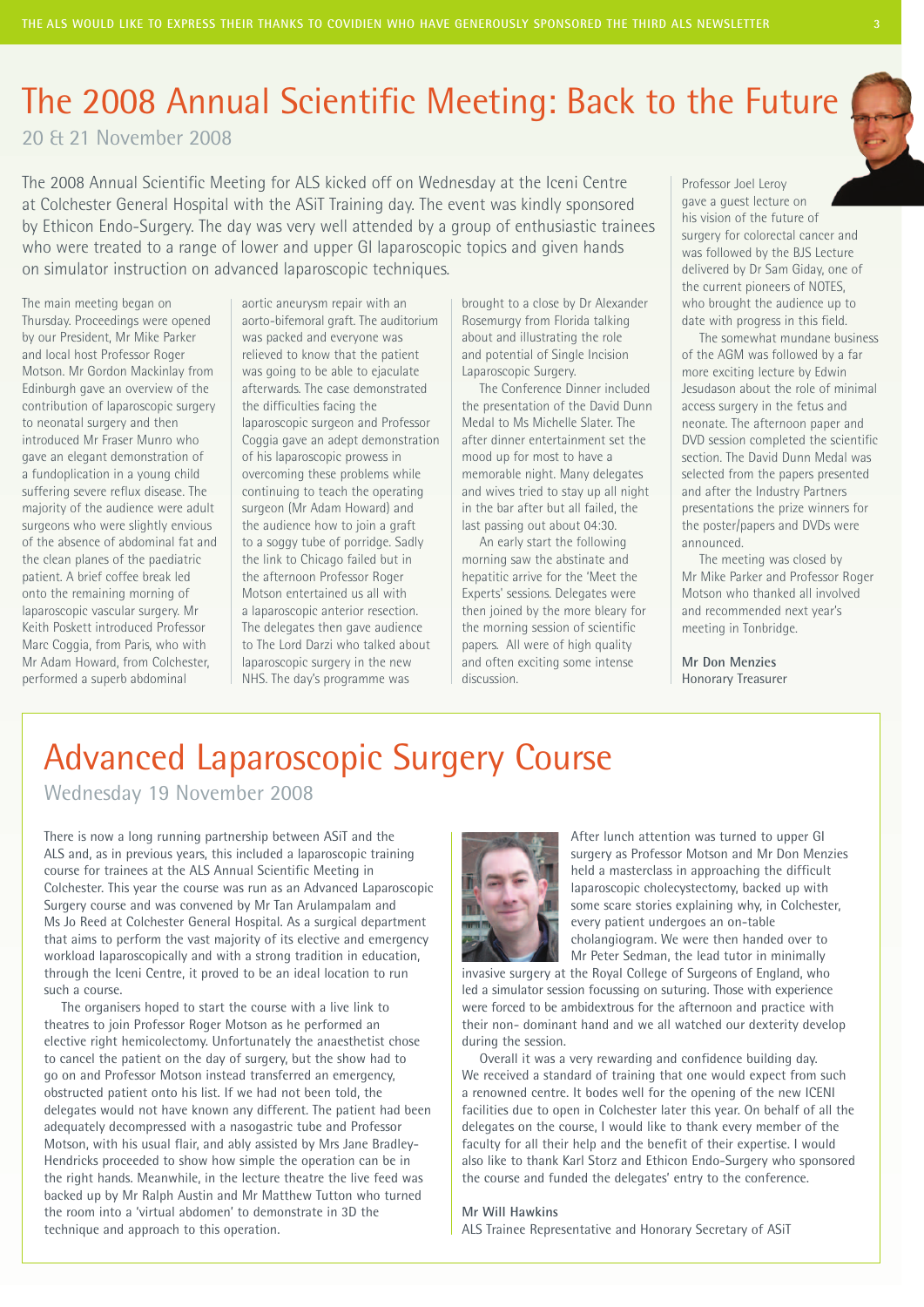# ALTS Meeting – Back to the Future

This was the second time that Colchester had hosted the meeting. The last time was in 2000 which was pre Association of Laparoscopic Theatre Staff (ALTS). In fact it was at this meeting that Ms Sue Yelland and Ms Carol Clark hatched the plan that was to become ALTS. It was the first time that they had been to a surgical meeting and realised the great opportunity available for some multidisciplinary team learning.

**4**

In 2000 the ALS (or AESGBI as it was then) was a much smaller organisation, and therefore holding it at the hospital was a reasonable option: although for those of you that remember the marquee you may not agree with that!

As the ALS has become such a big organisation it now has to be held in a purpose built conference facility. This can be difficult as trying to adhere to the ethos of moving the meeting around the country can prove problematic as some towns and even cities cannot accommodate the numbers of delegates and exhibitors. We were very fortunate to have the facility of the Five Lakes Hotel in our vicinity so we were able to avail ourselves of the excellent conference facility there, although a few more bedrooms would have been appreciated as there was much

bedroom swapping going on to try and accommodate everyone!

The meeting started a year ago for us, with the planning and we had regular weekly meetings to try and keep everything running smoothly. We tried to be innovative and cover topics that had not been covered in the recent past and introduce some new themes that we hadn't touched on at all in the past. The meeting was extremely well attended with more delegates registered a month before the meeting than ever before.

The format for the meeting was the same as before with live operating on the Thursday and this was from a variety of locations. The day commenced with a paediatric nissen fundoplication from Edinburgh this was followed by a laparoscopic aortic aneurysm repair performed in Colchester by Professor Marc Coggia from Paris who was working with the home vascular team, Mr Adam Howard and Mr Chris Backhouse. This was a challenging case and took approx 4 hours. Unfortunately the robotic pancreatic case from Chicago did not happen as their firewall would not let us dial into them. Then there was an excellent demonstration of a lap assisted anterior resection by Professor Motson. The last session on Thursday was a presentation

from The Lord Darzi titled 'Laparoscopic Surgery in the New NHS': this was an informative and thought provoking talk.

The day was rounded off nicely with a drinks reception in the exhibition area and then onto dinner. This was extremely well attended and all in all was an excellent evening with lots of entertainment! This culminated in some of us going to bed very late or very early in the morning depending on your interpretation of the time!

Friday kicked off with a session on anaesthesia in laparoscopic surgery, given by one of the local consultant anaesthetists Mr Andrew Eldridge. We then joined the main arena for a very informative talk delivered by Professor Joel Leroy titled 'Vision of the future of surgery for colorectal cancer' The next session was also a joint session with the ALS on the very topical subject of 'NOTES'. The afternoon kicked off with a fascinating lecture about minimal access paediatric surgery, from fetus to child. This was an incredible talk and extremely interesting.

We then decamped upstairs for a vascular session focused around minimal access vascular surgery looking at EVAR and lap assisted aneurysm repair and the theatre set

up for these procedures. This was delivered by

the home team, Mr Adam Howard, Mr Sohail Choksy and Ms Rebecca Drane.

We as the home organising team found it an extremely busy 3 days and did not seem to have a minute to spare but the feedback has been worth it as everyone seems to have enjoyed it and some even said it was the best meeting ever!

I think one of the reasons it worked well was that everything was in the same place – exhibition, lectures, dinner and accommodation. Certainly the feedback from the majority of the exhibitors was that it was an extremely good meeting from their point of view.

It was lovely to meet everyone and nice to see so many people. There are ongoing issues with funding and the ALS realise that it is increasingly difficult for theatre staff to get study leave and funding. They have kept the fees reasonable for us to attend the two days, where else can you get 2 study days and lunch for £120?!!!

I look forward to the November meeting this year as I intend to sit back and enjoy.

Hope to see you there.

**Jane PB Hendricks,** Chair of ALTS

# The Laparoscopic Colorectal Surgery Preceptorship Programme 2004–2009

This programme was created to facilitate the transition from open colorectal surgery to safe laparoscopic practice. Although operative surgery demonstrations were being performed prior to 2004 they were no substitute for the hands-on training that one would receive in a normal surgical apprenticeship. A consensus conference occurred in September 2004, when more than 40 surgeons were invited who had an interest in this. A training format was agreed that would allow surgeons to progress more safely than the alternative, independent learning. It was suggested that surgeons wishing to be trained within the programme should see at least

10 laparoscopic resections live, take their theatre staff to a preceptor's centre to see their practice and then perform 2–4 resections with the preceptor assisting them. It was agreed that appropriate audit should be undertaken by preceptees in order to address the clinical governance issues associated with new techniques, and that those surgeons should aim to perform at least two laparoscopic colorectal resections a month in order to develop their expertise. Training was also to be provided regarding the degree of difficulty associated with different laparoscopic colorectal interventions, in order that surgeons could recognise which operative

procedures to take on at various stages in their experience. The criteria used to appoint preceptors were that they should have performed more than 100 laparoscopic colorectal resections and wished to put themselves forward for the role. Although there were less than 20 preceptors at the start, this number increased rapidly and by 2009 there were more than 50 preceptors registered. The programme was set up under the auspices of The Association of Laparoscopic Surgeons (ALS) and The Association of Coloproctology of Great Britain and Ireland. It was chaired by myself and administered by Jenny Treglohan and Sarah

Williams within the ALS office. Throughout its duration, it has been supported principally by Ethicon Endo-Surgery, but also by Covidien and Karl Storz. We are grateful to these organisations for providing support and to the staff within the ALS for co-ordinating the programme.

During the four years the preceptorship has been active we have asked preceptors and preceptees to log their activity and also fill in confidential questionnaires about their experience. This activity has not always been reported accurately but we know that more than 100 surgeons have registered as preceptees and more than 50 of these surgeons have logged between

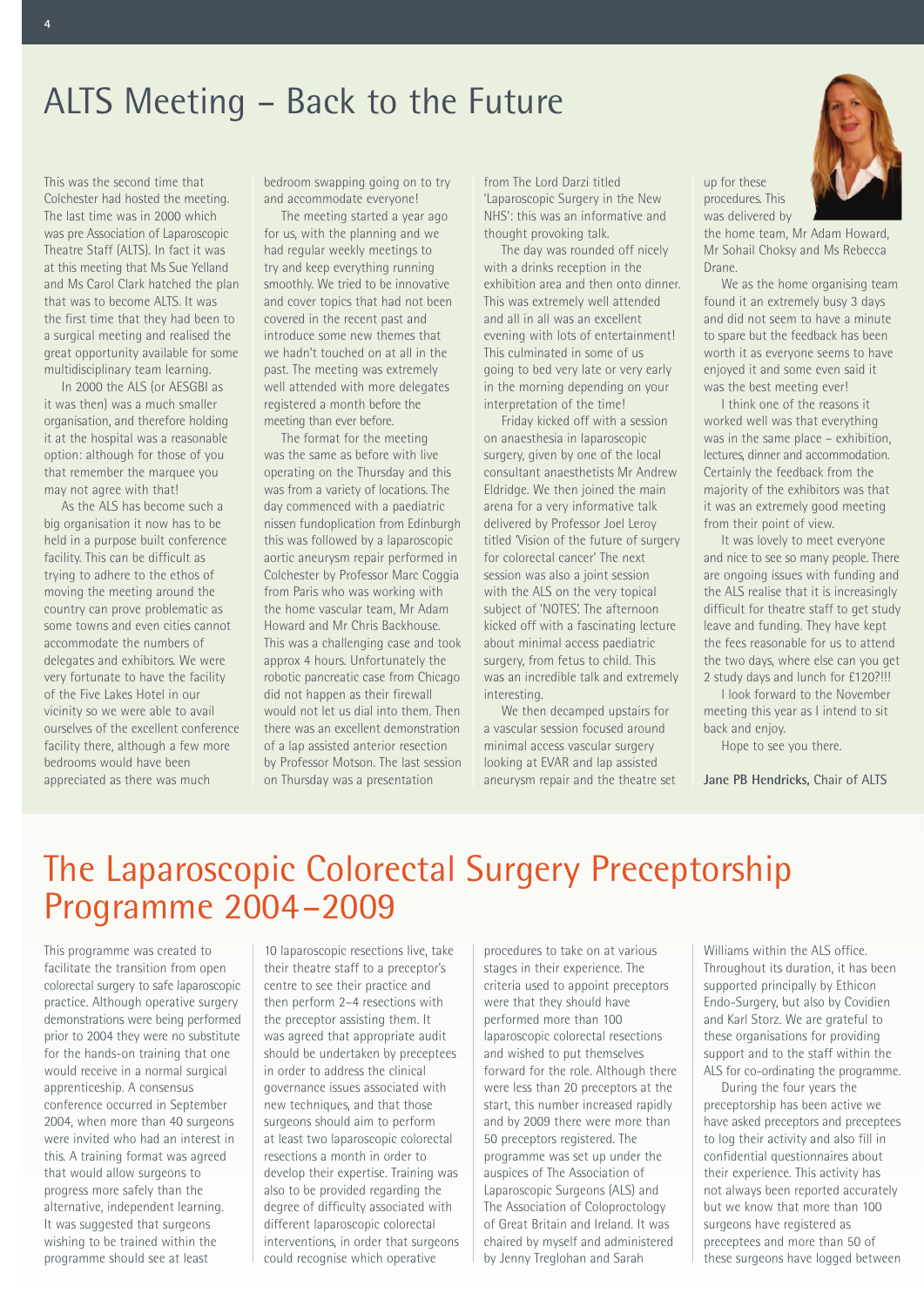2 and 60 training operations with their preceptor. The feedback from the preceptees has been extremely complimentary to both their preceptors and the programme – clearly it has been a worthwhile training experience for most involved. I apologise if by mentioning individuals other surgeons have been missed who have been more active, but I wanted to highlight outstanding contributions from 3 people: Mr Mark Gudgeon has trained 8 surgeons involving 92 operations, Mr Ralph Austin has preceptored 7 surgeons and, remarkably, Mr Raj Kapadia has trained 14. Clearly these individuals have made a great contribution to

both their consultant colleagues and patients, by this commitment to colorectal surgery.

It has been recognised that although this work has been laudable, training in which is usually restricted to 4 or less operations can have significant limitations. As a result of funding and also the drive from Professor Mike Richards, the Government Cancer Lead, a National Training Programme will now take this forward. The Clinical Lead for this will be Mr Mark Coleman from Plymouth 07789 873190, Programme Administer Ms Joanne Foley, Tel: 01752 439844, **joanne.foley@lapco.nhs.uk**, Programme Manager Ms Laura

Stapleton, Tel: 01752 439845, **laura.stapleton@lapco.nhs.uk**, Fax: 01752 315053 or visit www.lapco.nhs.uk. Surgeons wishing to enrol within this programme should contact the Lapco office. It is also particularly pleasing that this process will be underpinned by a research initiative headed by Professor George Hanna at Imperial College. The research will look at aspects such as the best method of gaining competence in the procedure, optimal techniques in training and also what constitutes surgical competence. All colorectal surgeons who undertake elective resections for cancer are strongly urged to enlist within this training programme in order to offer laparoscopic techniques to

their patients in line with the NICE guidelines of 2006. At present, as the National Training Programme is only available within England, the preceptorship programme will still continue in Ireland, Scotland and Wales, with access via the ALS office. I would like to thank all those preceptors who have worked so hard on the programme, transforming the way colorectal surgery is undertaken in the UK and Ireland.

**Robin Kennedy** Consultant Surgeon St Mark's Hospital

## National Training Programme in Laparoscopic Colorectal Surgery

In 2007, the Cancer Action Team at the Department of Health for England under the leadership of Professor Mike Richards, National Cancer Director instituted a new training programme in laparoscopic colorectal surgery for colorectal consultants in England. The aim of the programme is to implement the 2006 NICE guidelines that 'laparoscopic (including laparoscopically assisted) resection is recommended as an alternative to open resection for individuals with colorectal cancer in whom both laparoscopic and open surgery are considered suitable' and give suitable patients with bowel cancer in England, access to a fully trained surgeon.

In January 2008, 10 groups were allocated training centre status. In September 2008, Mark Coleman, Consultant Surgeon in Plymouth was appointed the National Clinical Lead. In March 2009 the new National Coordination Office opened in Plymouth with a full time National Programme Manager and Programme Administrator. The new website has been launched (www.lapco.nhs.uk) to coordinate the activities of the National Training Programme.

The programme is intended to run for 2 years with the aim of training enough colorectal

surgeons in LCS to a level of independence in routine colonic resections

The NTP offers a number of pre-clinical and clinical methods of training. The programme recognizes that it needs to be flexible to the needs of surgeons and their varying levels of experience. Many will have already attended masterclasses, cadaver courses or wetlabs. Many will also have extensive experience of laparoscopic procedures such as cholecystectomy, There the programme will need to offer different entry points accounting for level of skill.

It is generally envisaged that around a minimum of 20 cases will be required to reach a level of competence. This may vary in either direction depending on the skill and experience of the individual. A form of assessment of competence has been incorporated into the NTP to provide surgeons in the programme a means of objectively determining that their training has been assessed and recorded by their NTP trainer. This information is intended for use by consultants as part of their appraisal and revalidation.

The NTP will emphasize team training as we recognize that this hastens the ascent up the learning curve. It will offer Enhanced

Recovery Courses (link to courses) as data suggests that enhanced recovery programmes help to further reduce hospital stay in patients undergoing bowel resection.

All colorectal consultant surgeons in England who wish to take up Laparoscopic Colorectal Surgery (LCS) are strongly encouraged to apply to be part of the NTP. By visiting the website, all details of the programme including on-line application are available.

- Newcastle
- Bradford
- Hull
- Nottingham
- Oxford
- Colchester/Guildford/St Marks
- King College Hospital London
- Portsmouth
- Basingstoke/Frimley Park
- South West
- (Bristol/Plymouth/Yeovil) • Imperial College London
- (Education)

All information on the programme and the training centres can be obtained through our website www.lapco.nhs.uk or contact the National Training Programme Administrator on 01752 439844

**mark.coleman@lapco.nhs.uk**

**The website for the The National Training Programme Surgery (Lapco) is now open.**

**Lapco has been developed by the Cancer Action Team at the Department of Health to provide Laparoscopic Colorectal surgical training for colorectal consultants in England.**

**Please visit www.lapco.nhs.uk for more information or contact**

**Joanne Foley, Programme joanne.foley@lapco.nhs.uk**

**Laura Stapleton, Programme Manager, 01752 439845 Laura.stapleton@lapco.nhs.uk Fax number 01752 315035**

**Lead Clinician Mark Coleman MBChB FRCS (Gen Surg) MD Consultant Colorectal and Laparoscopic Surgeon Plymouth mark.coleman@lapco.nhs.uk Tel 07789873190**

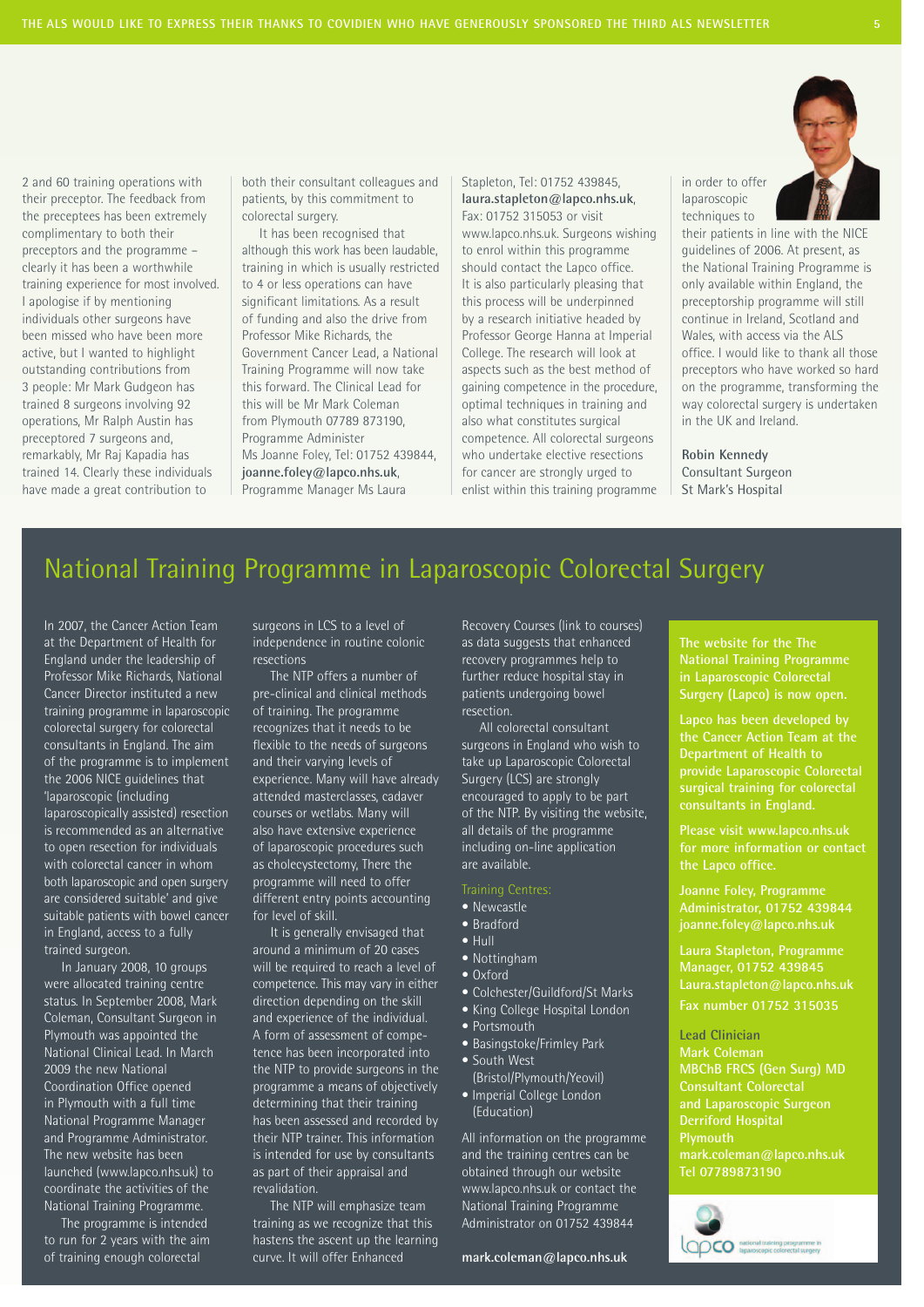#### **Bard**

T: +44 (0)1293 606 604 (Lindsey Blain, Workshop Co-Ordinator) | E: lindsey.blain@crbard.com | W: www.barduk.com

| <b>Date</b>       | <b>Course</b>                                                             | Venue       |
|-------------------|---------------------------------------------------------------------------|-------------|
| 15 July 2009      | TEP Hernia Repair without fixation (Laparoscopic)                         | Crewe       |
| 10 September 2009 | TEP Hernia Repair without fixation/Incisional/Ventral (Laparoscopic)      | Salisbury   |
| 23 September 2009 | Preperitoneal repair via an anterior approach (open)                      | London      |
| 25 September 2009 | TEP Hernia Repair without fixation/Incisional/Ventral (Laparoscopic)      | Bournemouth |
| 7 October 2009    | TEP Hernia Repair without fixation (Laparoscopic)                         | Crewe       |
| 8 October 2009    | Incisional/Ventral (Laparoscopic)/Parastomal Hernia Repair (Laparoscopic) | Walsall     |
| 4 December 2009   | TEP Hernia Repair without fixation/Incisional/Ventral (Laparoscopic)      | Bournemouth |
| 9 December 2009   | Preperitoneal repair via an anterior approach (open)                      | London      |
| TBA               | TEP Hernia Repair, with fixation (Laparoscopic)                           | Leeds       |
| TBA               | Preperitoneal repair via an anterior approach (open)/Perfix Plug repair   | Cardiff     |
| TBA               | Perfix Plug repair/Incisional/Ventral (open)                              | Swindon     |

#### **Aesculap Endoscopy, B Braun Medical**

Contact: Allan Barr, Senior Product Marketing Manager, Aesculap Endoscopy, B Braun Medical



**COVIDIEN** 

**BANRID** 

Direct Line: +44 (0)114 225 9174 | Mobile: +44 (0)7772 115856 | Email: allan.barr@bbraun.com | W: www.aesculap-academy.com

The Aesculap Academy has been offering a broad range of surgical endoscopy courses since 1995. All of our courses are directed by a renowned international faculty. Quality is the key, and all courses are all accredited.

Our state of the art training facilities in Tuttlingen and Berlin offer 6-10 workstations for a maximum of 12-20 participants. Different training modules have been developed for dry and wet lab laparoscopy training workshops, across a wide range of surgical procedures, in upper GI surgery, colo-rectal surgery and laparoscopic urology.

Intensive hands-on sessions on animal specimens are supervised within small working groups, providing the best environment for maximum learning, and 1st class practical hands-on experience. Our facilities offer the ideal set-up for an intensive exchange of knowledge.

**Horizons of Knowledge – Competence to Master the Future.**

We have confirmed dates for our English speaking course detailed below, for 2009, with additional courses still in the planning, and dates to be confirmed.

| <b>Date</b>        | Course                                      | <b>Venue</b> |
|--------------------|---------------------------------------------|--------------|
| 6-7 July 2009      | Comprehensive Urological Laparoscopy        | Berlin       |
| 8-10 July 2009     | Laparoscopic Training Course Hernia Surgery | Berlin       |
| 20-22 October 2009 | Laparoscopic Training Course Upper GI       | Berlin       |
| 9-11 November 2009 | Advanced Laparoscopic Surgery               | Berlin       |

#### **Covidien**

W: www.covidien.com | T: +44 (0)1329 224366 | E: surgicaladminoffice@covidien.com

| <b>Date</b>                                | <b>Course</b>                                                                               | <b>Venue</b>                                                                              |  |
|--------------------------------------------|---------------------------------------------------------------------------------------------|-------------------------------------------------------------------------------------------|--|
| Hernia Surgery & Soft Tissue Repair        |                                                                                             |                                                                                           |  |
| 7 September 2009                           | Laparoscopic Incisional Hernia Clinical Immersion Course                                    | Edinburgh Royal Infirmary, Edinburgh                                                      |  |
| 7 October 2009                             | Retroperitoneal Hernia Repair                                                               | MATTU, Royal Surrey County Hospital, Guildford                                            |  |
| 28 October 2009                            | Laparoscopic Hernia MasterClass                                                             | ICENI Centre @ Colchester General Hospital                                                |  |
| 7 December 2009                            | Laparoscopic Incisional Hernia Clinical Immersion Course                                    | Edinburgh Royal Infirmary, Edinburgh                                                      |  |
| Association of Surgeons in Training (ASiT) |                                                                                             |                                                                                           |  |
| 28 October 2009                            | Colchester Laparoscopic Hernia MasterClass for Higher Surgical Trainees                     | ICENI, Colchester UK                                                                      |  |
| Colorectal                                 |                                                                                             |                                                                                           |  |
| 6-8 July 2009                              | New Delegates Part 1 Oxford Laparoscopic Colorectal Clinical Immersion                      | John Radcliffe Hospital, Oxford                                                           |  |
| 9-10 July 2009                             | Peripherique Course                                                                         | Elancourt Education Centre, Versailles, France                                            |  |
| 7-8 September 2009                         | Part 2 Oxford Laparoscopic Colorectal Clinical Immersion Surgical Training Course           | John Radcliffe Hospital, Oxford                                                           |  |
| 20-24 September 2009                       | Basingstoke Frimley Park Laparoscopic Colorectal Surgery Clinical Immersion Training Course | North Hampshire Hospital & Frimley Park Hospital                                          |  |
| 12-13 October 2009                         | Laparoscopic Anterior Rectopexy MasterClass & Pelvic Floor MDT Surgical Training Course     | John Radcliffe Hospital, Oxford & Frenchay Hospital, Bristol                              |  |
| 19-20 October 2009                         | Part 3 Oxford Laparoscopic Colorectal Clinical Immersion Surgical Training Course           | John Radcliffe Hospital, Oxford                                                           |  |
| 30 November-1 December 2009                | Part 4 Oxford Laparoscopic Colorectal Clinical Immersion Surgical Training Course           | John Radcliffe Hospital, Oxford                                                           |  |
| Liver                                      |                                                                                             |                                                                                           |  |
| 1-3 July 2009                              | Pelican & AUGIS UK Liver Surgeon Training Course                                            | North Hampshire Hospital, Basingstoke &<br>Elancourt Education Centre, Versailles, France |  |
| <b>Multi Speciality</b>                    |                                                                                             |                                                                                           |  |
| TBC September 2009                         | N/W Multi Specialty Laparoscopic Surgery Course                                             | Elancourt Education Centre, Versailles, France                                            |  |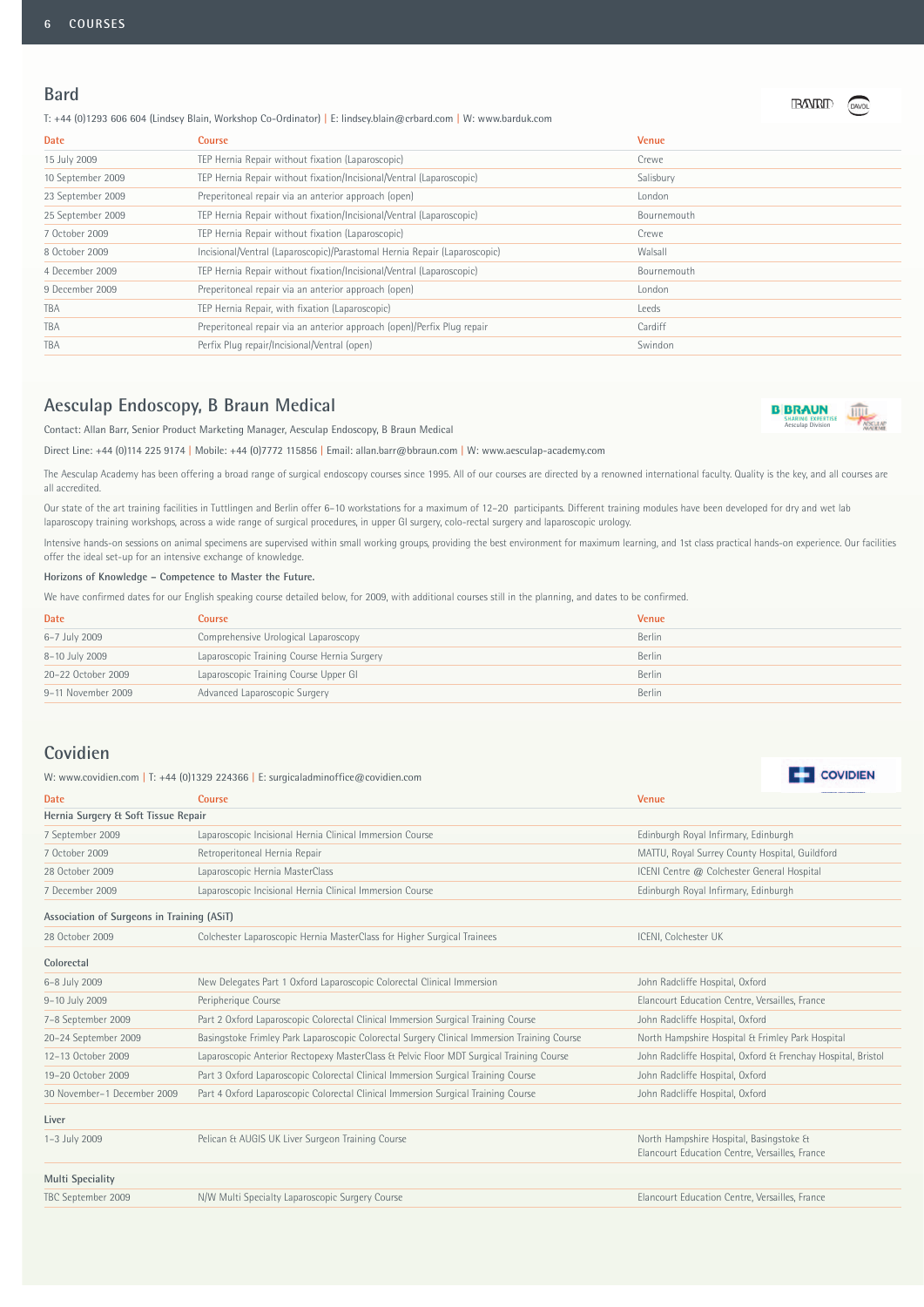**Date Course Venue**

#### **Ethicon Endo-Surgery**

T: +44 (0)1506 594666 (contact Mrs Helen McFarland) | E: hmcfarla@its.jnj.com



| <b>Bariatric</b>        |                                                                                   |                                             |
|-------------------------|-----------------------------------------------------------------------------------|---------------------------------------------|
| 10-11 September 2009    | ByPass Course (Surgeons)                                                          | Gothenburg, Sweden                          |
| 16-17 September 2009    | <b>MDT</b> Course                                                                 | St Gallen, Switzerland                      |
| 12-13 October 2009      | Bariatric Surgery & Interdisciplinary Collaboration in Obesity Treatment (Prague) | Iscare I.V.F. a.s, Prague                   |
| 15-16 October 2009      | MDT/Bypass Course                                                                 | Oslo                                        |
| 3-4 November 2009       | Bariatrics SAGB Course (Surgeons & Nurses) (NUGITS)                               | <b>NUGITS</b>                               |
| 5-6 November 2009       | Advanced Laparoscopic Gastric Bypass and Logistics Course                         | Aleris, Oslo                                |
| 12-13 November 2009     | ByPass Course (Surgeons)                                                          | Gothenburg, Sweden                          |
| 12-13 November 2009     | Minimally Invasive Operating Techniques in Bariatric Surgery ESI, Hamburg         | (ESI Hamburg Course)                        |
| 25-26 November 2009     | <b>MDT</b> Course                                                                 | St Gallen, Switzerland                      |
| 3-4 December 2009       | MDT/Bypass Course                                                                 | Oslo                                        |
| Laparoscopic Colorectal |                                                                                   |                                             |
| 7 July 2009             | Masterclass - Prof T Rockall Laparoscopic Colorectal                              | Royal Surrey University Hospital, Guildford |
| 13-14 July 2009         | Laparoscopic Colorectal Cadaver Laboratory Course                                 | Freeman Hospital, Newcastle                 |
| 7 September 2009        | Laparoscopic Colorectal Surgery Course (Introduction)                             | Colchester General Hospital                 |
| 29-30 September 2009    | Laparoscopic Colorectal Course                                                    | ESI, Hamburg                                |
| 21-22 October 2009      | Laparoscopic Colorectal Course                                                    | ESI, Hamburg                                |
| 4-5 November 2009       | Laparoscopic Colorectal Course                                                    | ESI, Hamburg                                |
| 9-10 November 2009      | Laparoscopic Colorectal Course                                                    | MATTU, Guildford                            |
| 9-10 November 2009      | Laparoscopic Colorectal Course (Advanced)                                         | Colchester General Hospital                 |
| 7-8 December 2009       | Laparoscopic Colorectal Cadaver Laboratory Course                                 | Freeman Hospital, Newcastle                 |

#### **Advancing Smooth Surgery**

![](_page_6_Picture_6.jpeg)

Proven performance NOW ergonomically enhanced

# **Feeling Is Believing**

Achieve the tissue effect you've come to expect from Harmonic ACE® curved shears. Extensively engineered and designed to intuitively blend into your surgical flow.

![](_page_6_Picture_10.jpeg)

**ETHICON ENDO-SURGERY** a Johnson Johnson company

Ethicon Endo-Surgery, a division of Johnson & Johnson Medical Ltd<br>Pinewood Campus, Nine Mile Bide, Wokingbarn, Berkshire RG40 3EV

**TRANSFORMING** PATIENT CARE **THROUGH INNOVATION™**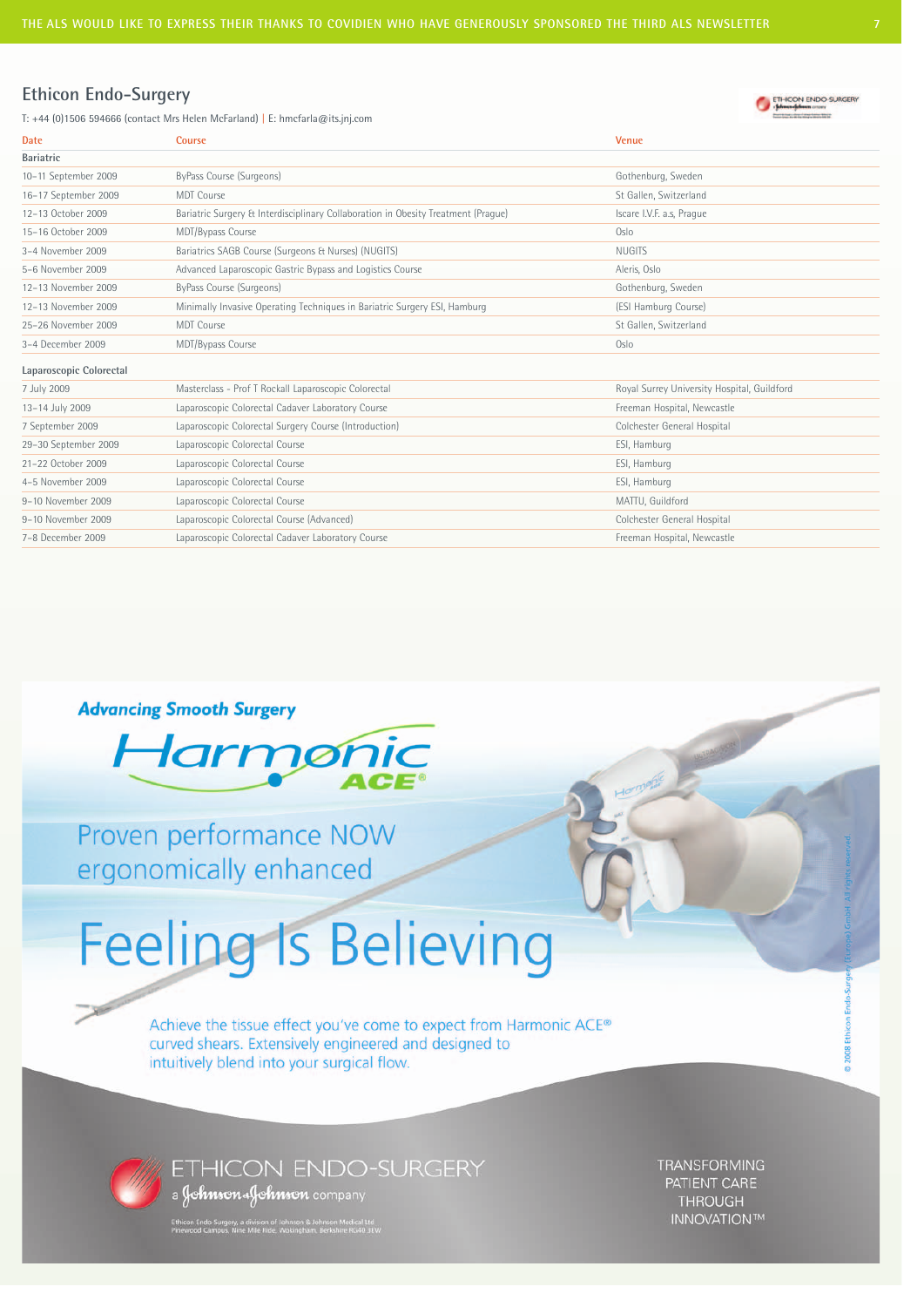#### **Karl Storz Endoscopy (UK) Ltd**

W: www.karlstorz.com | T: +44 (0)1753 503500 | E: customerservice@karlstorz-uk.com

| <b>Date</b>          | Course                                                  | <b>Venue</b>                           |
|----------------------|---------------------------------------------------------|----------------------------------------|
| 8-10 July 2009       | RCS Core Skills in Laparoscopic Surgery Course          | North Tyneside Hospital, North Shields |
| 9-11 July 2009       | RCS Core Skills in Laparoscopic Surgery Course          | Royal College of Surgeons, London      |
| 13-14 July 2009      | Laparoscopic Cholecystectomy Course                     | MATTU, Guildford                       |
| 15 July 2009         | Laparoscopic Extra-peritoneal Hernia Course             | MATTU, Guildford                       |
| 19-21 August 2009    | RCS Core Skills in Laparoscopic Surgery Course          | Birmingham Heartlands, Birmingham      |
| 1 September 2009     | Laparoscopic Colorectal Surgery for Surgical Trainees   | MATTU, Guildford                       |
| 7 September 2009     | Laparoscopic Colorectal Surgery (Intro)                 | ICENI, Colchester General Hospital     |
| 8-9 September 2009   | Laparoscopic Colorectal Cadaver Course                  | Nottingham City Hospital, Nottingham   |
| 14-16 September 2009 | RCS Core Skills in Laparoscopic Surgery Course          | MATTU, Guildford                       |
| 17-18 September 2009 | Key Skills in Laparoscopic Surgery                      | Ninewells Surgical Skills Unit, Dundee |
| 22-30 September 2009 | EAES Upper Gastrointestinal Laparoscopic Course         | Ninewells Surgical Skills Unit, Dundee |
| 28-29 September 2009 | Intermediate Laparoscopic Surgery Course                | Ninewells Surgical Skills Unit, Dundee |
| 29-30 September 2009 | Laparoscopic Hepato-Biliary Surgery                     | MATTU, Guildford                       |
| 7 October 2009       | Laparoscopic Extra-peritoneal Hernia Course             | MATTU, Guildford                       |
| 12-13 October 2009   | Laparoscopic Stapling/Suturing Techniques Course        | MATTU, Guildford                       |
| 13-14 October 2009   | Bile Duct & Adv Laparoscopic Surgery Course             | ICENI, Colchester General Hospital     |
| 21 October 2009      | Laparoscopic Hernia Repair Course                       | ICENI, Colchester General Hospital     |
| 21-23 October 2009   | RCS Core Skills in Laparoscopic Surgery Course          | North Tees Hospital, Cleveland         |
| 22-23 October 2009   | Key Skills in Laparoscopic                              | Ninewells Surgical Skills Unit, Dundee |
| 28-30 October 2009   | RCS Core Skills in Laparoscopic Surgery Course          | Derriford Hospital, Plymouth           |
| 9-10 November 2009   | Laparoscopic Colorectal Surgery Advanced Course (2-day) | ICENI, Colchester General Hospital     |
| 9-10 November 2009   | Laparoscopic Colorectal Masterclass & Anaes. Course     | MATTU, Guildford                       |
| 10 November 2009     | Lap Colorectal Surgery Course & Anaesthesia Therapy     | MATTU, Guildford                       |
| 11 November 2009     | Laparoscopic Upper Gastrointestinal Surgery             | ICENI, Colchester General Hospital     |
| 16-18 November 2009  | Basic Surgical Skills Course in General Surgery         | MATTU, Guildford                       |
| 16-19 November 2009  | EAES Lower Gastrointestinal Laparoscopic Course         | Ninewells Surgical Skills Unit, Dundee |
| 17-18 November 2009  | Laparoscopic Colorectal Cadaver Course                  | Nottingham City Hospital, Nottingham   |
| 26-27 November 2009  | Key Skills of Laparoscopic Surgery                      | Ninewells Surgical Skills Unit, Dundee |
| 7-8 December 2009    | Laparoscopic Cholecystectomy Course                     | MATTU, Guildford                       |
| 14-16 December 2009  | Laparoscopic Upper Gastro-Intestinal Symposium          | MATTU, Guildford                       |

#### **Olympus KeyMed**

W: www.keymed.co.uk | T: +44 (0)1702 616333 (Course Co-Ordination Department) | E: keymed@keymed.co.uk

| <b>Date</b>          | Courses                                                  | <b>Venue</b>                   |
|----------------------|----------------------------------------------------------|--------------------------------|
| 2-3 July 2009        | 2nd Training Day for Surgical SPR's                      | Olympus Keymed House, Southend |
| 10-11 September 2009 | Urology ST3 Course                                       | Olympus Keymed House, Southend |
| 14-16 October 2009   | Endoscopic Surgery Nurses' & Technicians Training Course | Olympus Keymed House, Southend |
| 22-23 October 2009   | Senior Urology Registrars Course                         | Olympus Keymed House, Southend |
| Dates TBC            | Frontiers in Intestinal & Colorectal Disease             | Olympus Keymed House, Southend |

Details of these course are available on our website or will be in due course.

#### **WL GORE**

| W: www.goremedical.com   T: +44 (0)7717 894303 (Jane Dodson)   E: jdodson@wlgore.com |                                             |                             |
|--------------------------------------------------------------------------------------|---------------------------------------------|-----------------------------|
| Date                                                                                 | Course                                      | <b>Venue</b>                |
| 8 October 2009                                                                       | Laparoscopic Ventral Hernia Repair Workshop | King George Hospital, Essex |

### Ethicon Endo-Surgery (EES UK)

Ethicon Endo-Surgery (EES UK) are delighted to continue working with clinicians, health care professionals and recognised training centres to deliver training programmes to facilitate the safe adoption of new surgical procedures and the correct application of new technologies. Our aim is to focus on 'team training' to ensure that all key

![](_page_7_Picture_13.jpeg)

stakeholders in the surgical unit are aware of the implications upon service delivery and patient care when a change in practice occurs. Thus the courses we offer form part of a wider sequential training approach to deliver instruction for those who assess, treat and care for the patient throughout the treatment pathway.

**OLYMPUS** 

**GORE**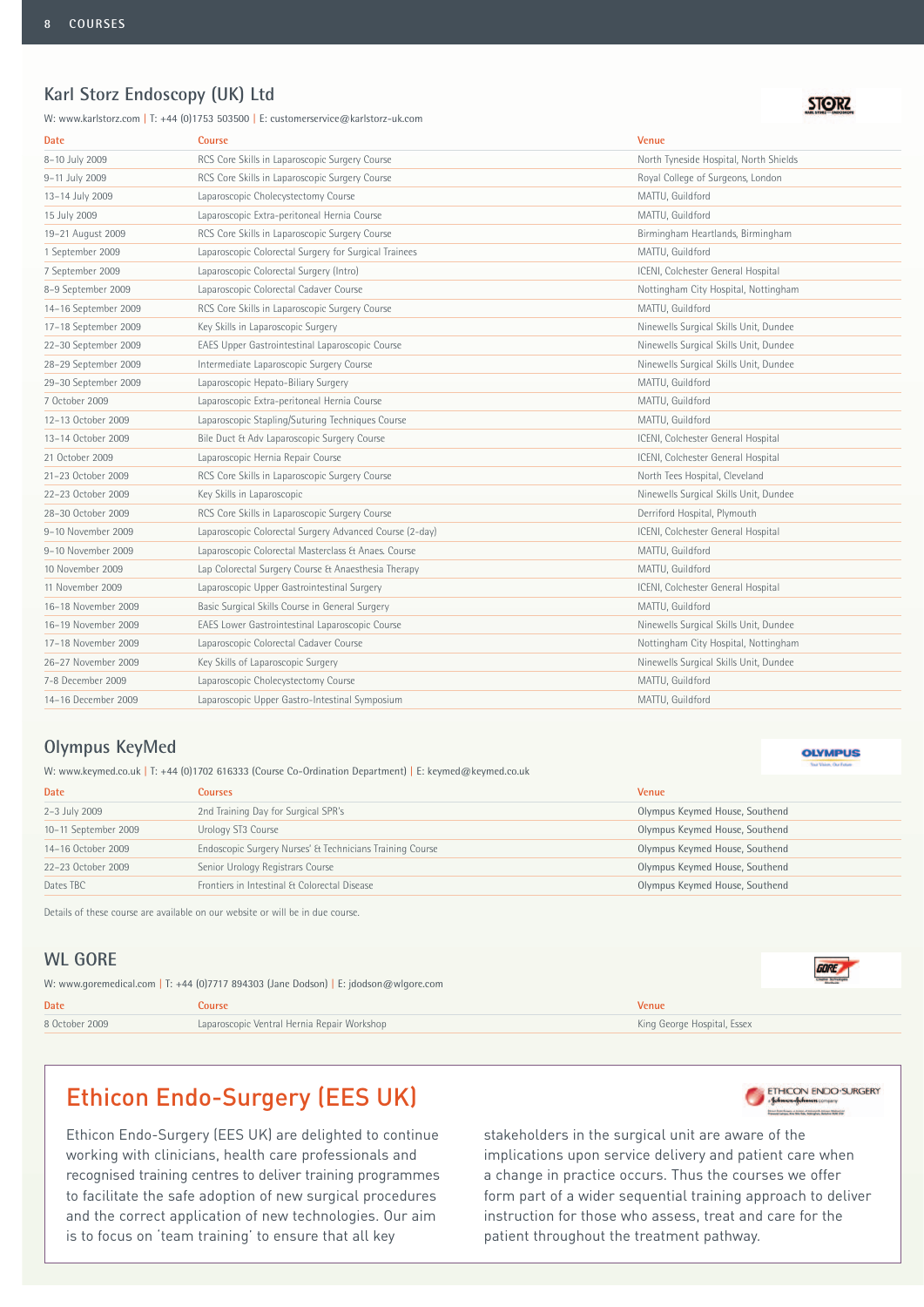### Consider joining the British Obesity & Metabolic Surgery Society (BOMSS)

BOMSS is a rapidly growing society keeping pace with the obesity epidemic. We have recently made some exciting new changes to the way we operate and would welcome new members – especially those who are practising or about to learn bariatric surgery. The advantages of membership include a collegial environment to learn more advanced bariatric techniques and a forum to discuss management of these sometimes difficult patients. Help is available from our large faculty for training purposes and shortly we will

be publishing BOMSS standards which will help your unit in being recognised by commissioners. Being a BOMSS member will likely become compulsory if you are contemplating starting a new service or in maintaining your current commissioning. If you are interested please contact Sheila Hodgson at the AUGIS office on +44(0)20 7304 4773 or sheila@asgbi.org.uk for application details.

John Baxter, President – BOMSS

![](_page_8_Picture_5.jpeg)

![](_page_8_Picture_6.jpeg)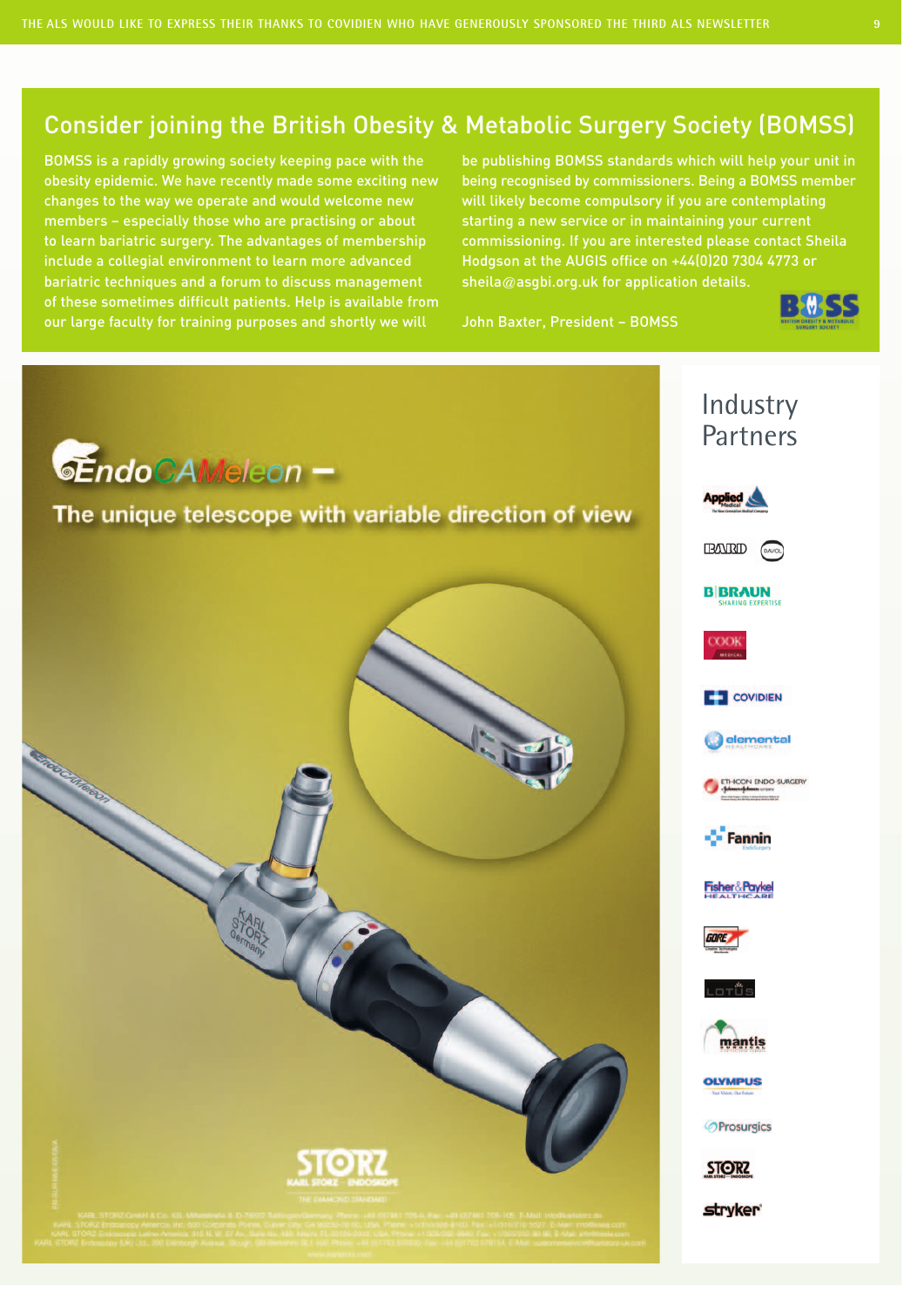# Biologic Grafts in Laparoscopic Hernia Repair

2009 is the start of a new era for biologics, with three new companies marketing collagen materials. The discussion will move on from the benefits of natural materials versus synthetic to the degrees of cross-linking and the elasticity of the biomaterial.

Surgisis Biodesign has been available in Europe since 2001, although new sizes and applications have emerged recently. Over one million patients worldwide have benefited from this technology, supported by over 400 publications. Most other biologics are sourced from porcine dermis, which contains elastin. Unless dermis is cross-linked like leather, it can stretch. Cross-linking makes a material resistant to collagenase, but renders the device inert, similar to synthetic mesh. Although they may not encapsulate, shrink or adhere to the viscera, cross-linked grafts show minimal incorporation.<sup>1</sup> Surgisis Biodesign is not cross-linked.

The ideal 'mesh' should be strong, easy to manipulate, biocompatible, non-carcinogenic, sterile and should support the growth of new tissue.<sup>2</sup> It should leave a permanent repair without a permanent foreign body. Biodesign signals the body and remodels into strong native tissue, indistinguishable from the surrounding area, yet with more tensile strength.<sup>3</sup> It causes minimal adhesions when placed intraperitoneally.

Recent publications on the use of porcine small intestine submucosa in laparoscopic hernia repair have found it to be a safe and feasible alternative in contaminated or potentially contaminated fields with minimal recurrence rate. Franklin et al 2 placed the material into 133 defects, thirty-nine cases were in an infected field and the rest in a potentially contaminated field. Eighty-five percent 5-year follow-up was achieved, during which they identified 7 recurrences, 11 seromas (all resolved), and 10 patients reporting mild pain. Mean follow-up was 52 ± 20.9 months.

Oelschlager, Pellegrini et al noted that laparoscopic paraoesophageal hernia repair is associated with a high recurrence rate. Repair with synthetic mesh lowers recurrence but can cause dysphagia and visceral erosions. They randomized to primary repair (n = 57) or primary repair buttressed with SIS (n= 51) At 6 months, 4 patients (9%) developed a recurrent hernia  $\rightarrow$  2 cm in the SIS group and 12 patients (24%) in the 1° group. They concluded that adding a biologic prosthesis reduces the likelihood of recurrence at 6 months, without meshrelated complications or side effects.<sup>4</sup>

Laparoscopic inguinal hernia repair with biologic material has not been performed extensively, but is associated with reduced pain and discomfort. Edelman's small early study compared SIS with polypropylene mesh and found that recurrences, seroma and discomfort compared equally, concluding that SIS mesh can be used for laparoscopic inguinal hernias.<sup>5</sup> He saw no recurrences in 23 patients at 2 year follow up. He further studied ten athletes found to have 'Sports' hernias. There were no major complications. All athletes returned to full activities in 4 weeks. Only 1 patient did not show improvement in his symptoms. No patient developed a recurrent hernia.<sup>6</sup> Recently, Agresta published his work using TAPP hernioplasty and applying a Surgisis mesh fixed by a fibrin sealant. He concluded this type of mesh might be tailored to not only the sportsman or the patient with a contaminated surgical field, but may also be used in young patients, where there is a fear of leaving behind a long-term foreign body.<sup>7</sup>

The ongoing Lapsis trial compares laparoscopic and open ventral hernia repair and a classical versus collagen mesh (Surgisis Gold). It has already enrolled more than two hundred patients. The European Hernia Society Register of Biologic Prostheses (ERBP) is just beginning, and looking for participants www.herniaweb.org/activities/erbp.php

#### **Cook Medical is an industry partner with the ALS.**

Founded in 1963 and operated as a family-held private corporation, Cook was one of the first companies to help popularize interventional medicine, pioneering many of the devices now commonly used worldwide to perform minimally invasive medical procedures. Today, the company integrates minimally invasive medical device design, biopharma, gene and cell therapy, and biotech to enhance patient safety and improve clinical outcomes in the fields of aortic intervention; interventional cardiology; critical care medicine; gastroenterology; radiology, peripheral vascular, bone access and oncology; surgery and soft tissue repair; urology; and assisted reproductive technology, gynaecology and high-risk obstetrics. For more information, visit www.cookmedical.com/biodesign

**Keith Rowland, BSc(Hons), DipM, MCIM, Cook Medical**

#### **References**

- 1. The Dermis disconnect in Biologic Grafts. Cook Medical publication
- 2. Morris E. Franklin Jr, Jorge M. Trevino Guillermo Portillo, Itzel Vela , Jeffrey L. Glass, John J. Gonzalez. (2008) The use of porcine small intestinal submucosa as a prosthetic material for laparoscopic hernia repair in infected and potentially contaminated fields: long-term follow-up. Surg Endosc Volume 22, Number 9
- 3. S. Badylak, K. Kokini, B. Tullius, B. Whitson. (2001) Strength over Time of a Resorbable Bioscaffold for Body Wall Repair in a Dog Model Journal of Surgical Research 99, 282-287
- 4. Brant K. Oelschlager, Carlos A. Pellegrini, John Hunter, Nathaniel Soper, Michael Brunt, Brett Sheppard, Blair Jobe, Nayak Polissar, Lee Mitsumori, James Nelson, and L. Swanstrom (2006) Biologic Prosthesis Reduces Recurrence After Laparoscopic Paraesophageal Hernia Repair A Multicenter, Prospective, Randomized Trial. Annals of Surgery Volume 244, Number 4,
- 5. D. S. Edelman (2002) Laparoscopic Herniorrhaphy with Porcine Small Intestinal Submucosa: A Preliminary Study. JSLS. 2002 Jul-Sep; 6(3):203-5
- 6. Edelman DS, Selesnick H. (2006) 'Sports' hernia: treatment with biologic mesh (Surgisis): a preliminary study. Surg Endosc 20: 971-973.
- 7. F. Agresta · N. Bedin (2008) Transabdominal laparoscopic inguinal hernia repair: is there a place for biological mesh? Hernia Volume 12, Number 6 / December, 2008

### See the Difference

#### stryker<sup>®</sup>

Definition and Digital to facilitate the intricate work of today's surgeons.

Our ground-breaking HD Visualization concept encompasses

scopes IDEAL EYES, this allows picture quality to go seamlessly the true image provided by this concept.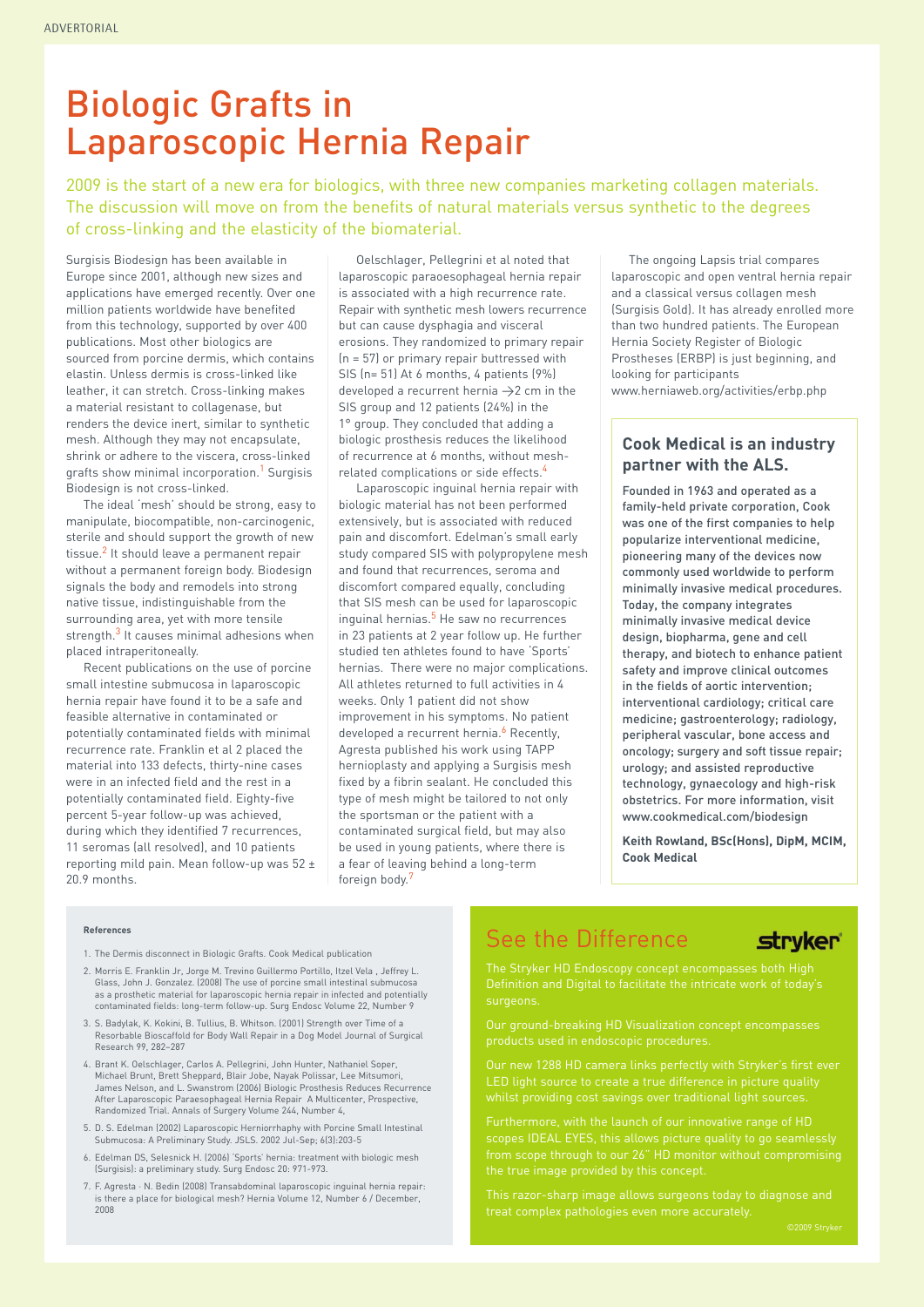# **stryker**®

## **The Evolution**

of High Definition Technology

1288 HD 3-Chip Camera

![](_page_10_Picture_4.jpeg)

Light Unlike Ever Before **L9000 LED Lightsource** 

![](_page_10_Picture_6.jpeg)

A surgeon is the best person to decide with the patient which treatments and products are right for them. Surgeons must always rely on their own clinical judgment when deciding which treatments and procedures to use with p

![](_page_10_Picture_8.jpeg)

# Fios The Last Word in First Entry

#### www.fiosfirstentry.com

Tower 42, Level 23, 25 Old Broad Street, London EC2N 1 HQ Tel 0800 8766882 Fax 0800 8766883